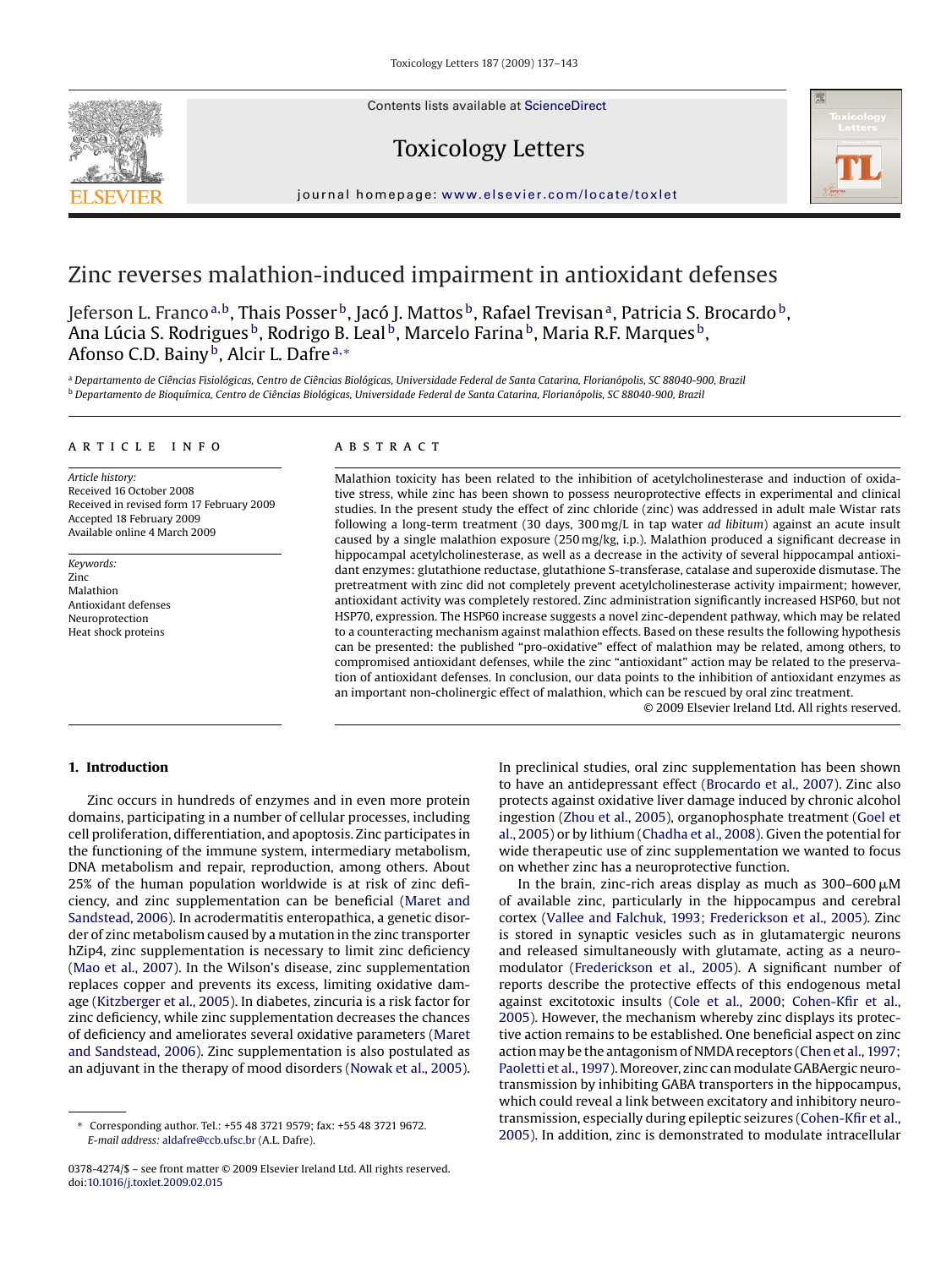<span id="page-1-0"></span>signaling cascades such as mitogen-activated protein kinases, protein kinase C and  $Ca^{2+}/ca$ lmodulin activated protein kinase II, therefore participating in cell proliferation and differentiation ([Beyersmann and Haase, 2001\).](#page-5-0)

Malathion (O,O-dimethyl-S-1,2-bis ethoxy carbonyl ethyl phosphorodithioate) is an organophosphate (OP) pesticide widely employed in agriculture and in domestic pest control. It is considered to be a hazardous compound to human health, pets and wildlife [\(Flessel et al., 1993\).](#page-5-0) As with other OP agents, malathion is thought to exert its toxic effects by inactivation of serine esterases ([Taylor et al., 1995\),](#page-6-0) mainly acetylcholinesterase (AChE; EC 3.1.1.7) as well as butyrylcholinesterase (BuChE; EC 3.1.1.8). The inhibition of AChE leads to the accumulation of acetylcholine in the synaptic terminals of the central and peripheral nervous system with consequent overstimulation of the cholinergic pathways ([Kwong,](#page-5-0) [2002; Bartling et al., 2007\).](#page-5-0) Various studies have reported neurotoxic effects of malathion in both humans [\(Abdel-Rahman et al.,](#page-5-0) [2004; Rothlein et al., 2006\)](#page-5-0) and animals ([Vidair, 2004; Brocardo et](#page-6-0) [al., 2005; da Silva et al., 2006\).](#page-6-0) Malathion is thought to be one of the main agents leading to human OP intoxication in Santa Catarina state in Southern Brazil, according to unpublished data obtained from Toxicological Information Center (Centro de Informações Toxicológicas – CIT) hosted by the Hospital Universitário, Florianópolis, SC, Brazil.

The toxicity induced by OP compounds is also believed to be linked to the pro-oxidative properties of these compounds ([Goel et](#page-5-0) [al., 2005; Banerjee et al., 1999; Verma and Srivastava, 2001; Ranjbar](#page-5-0) [et al., 2002\).](#page-5-0) It was described that malathion exposure increases lipid peroxidation in rodent erythrocytes, liver and brain ([Hazarika](#page-5-0) [et al., 2003; Akhgari et al., 2003\).](#page-5-0) In a recent report [\(Brocardo](#page-5-0) [et al., 2007\),](#page-5-0) we showed a neuroprotective action of zinc against malathion which may be related to an up-regulation in neuroprotective effectors [\(Franco et al., 2008\).](#page-5-0) Among these effectors brain derived neurotrofic factor expression, intracellular signal-regulated protein kinase phosphorylation and GSH synthesis have been postulated [\(Franco et al., 2008\).](#page-5-0)

Other potential zinc target is the heat shock proteins (HSPs) that work as molecular chaperones, able to protect tissues including brain against cell death ([Plumier et al., 1997; Sharp, 1998\).](#page-6-0) It was previously demonstrated that zinc causes increase in heat shock protein 70 kDa (HSP70) expression in a variety of tissues and cell cultures ([Lee et al., 2000; Unoshima et al., 2001\).](#page-6-0) The exact role of heat shock proteins in zinc protective/toxic effects is not fully understood. While some authors consider the induction of these molecular chaperones as a beneficial action of zinc ([Unoshima et](#page-6-0) [al., 2001; Klosterhalfen et al., 1997; Tons et al., 1997\),](#page-6-0) others, however, believe that such effect is a toxic cellular response [\(Lee et al.,](#page-6-0) [2000\).](#page-6-0)

In the present study we aimed to investigate whether longterm oral zinc (300 mg/L p.o.) treatment is able to protect the rat brain against toxicity caused by an acute treatment with malathion (250 mg/kg i.p.). Antioxidant activity and the HSPs expression were the endpoints investigated.

# **2. Materials and methods**

#### *2.1. Chemicals and antibodies*

Glutathione-disulfide reductase (GR), EC 1.8.1.7, reduced glutathione (GSH), oxidized glutathione (GSSG), *tert*-butylhydroperoxide (*t*-BOOH), 5,5 -dithio-bis(2 nitrobenzoic) acid, cytochrome *c*, xanthine, xanthine oxidase (EC 1.17.3.2), 1-chloro-2,4-dinitrobenzene, acetylthiocholine iodide were purchased from Sigma, São Paulo. NADPH was purchased from Gerbu Biochemicals GmbH, Gaiberg. Zinc chloride was obtained from Merck, Rio de Janeiro and commercial-grade malathion 500 CE (95% purity, CAS 121-75-5) was purchased from BioCarb, Curitiba. The primary antibodies for HSP60 and HSP70 were purchased from StressGen, Ann Arbor, Michigan and secondary antibodies were from Amersham, São Paulo. All other chemicals used in this work were from the highest commercial grade available.

#### *2.2. Animals and treatments*

Adult male Wistar rats (3 months old, 250–350 g) were maintained in a room under controlled temperature (23  $\pm$  1 °C). They were subjected to a 12 h light cycle (lights on 7:00 a.m.) with free access to food and water. All procedures used in the present study were approved by the institution ethics committee on the use of animals (CEUA).

Animals were separated to four different groups: (a) the control group was maintained for 30 days and on the 31st day received a saline injection intraperitoneally. (b) In the zinc group, ZnCl<sub>2</sub> (300 mg/L) diluted in tap water was offered *ad libitum* during 30 days. Animals received an i.p. saline injection 24 h after zinc treatment was complete. Based on daily liquid consumption, each animal received between 15 and 18 mg/kg body weight of zinc chloride per day. This protocol was based on previous reports [\(Goel et al., 2005; Domingo et al., 1988\).](#page-5-0) (c) In the malathion group animals received an i.p. injection of malathion (250 mg/kg) 24 h previous to tissue collection. (d) In the zinc/malathion group, animals received zinc for 30 days in the tap water. In order to avoid the acute effect of zinc, 24 h after oral zinc was interrupted animals received an i.p. injection of malathion (250 mg/kg). Animals were sacrificed after 24 h following the respective saline/malathion i.p. injections, i.e., 48 h after oral zinc was interrupted, and tissues were prepared for biochemical analysis.

#### *2.3. Tissue preparation*

The hippocampus was rapidly removed to cooled saline and immediately homogenized in 0.02 M HEPES pH 7.0 and centrifuged at 1000 × *g*. An aliquot of the supernatant (S1) was used for measurements of cholinesterase activity and the remaining S1 was centrifuged at 20,000 × *g* for 30 min at 4 ◦C. The supernatant (S2) was isolated and utilized for measurements of antioxidant enzyme activity. Blood samples were isolated from rat hepatic portal vein, using heparinized syringes, for measurements of plasma acetylcholinesterase activity and AST/ALT activity, as markers of malathion intoxication.

For western blots, tissues were homogenized at 4 ◦C in a buffer (pH 7.0) containing 50 mM Tris, 1 mM EDTA, 0.1 mM phenylmethyl sulfonyl fluoride, 20 mM Na<sub>3</sub>VO<sub>4</sub>, 100 mM sodium fluoride. The homogenates were centrifuged at 1000  $\times$  g for 10 min at 4 °C and the supernatants (S1) collected. After protein determination, βmercaptoethanol was added to samples to a final concentration of 8%. Then samples were frozen at −80 °C for further determination of HSP60 and HSP70 immunocontent. Protein levels were quantified according to [Bradford \(1976\)](#page-5-0) using bovine serum albumin as standard.

#### *2.4. Enzyme assays*

The GR activity was determined according to [Carlberg and Mannervik \(1985\).](#page-5-0) Glutathione peroxidase (GPx), EC 1.11.1.9, activity was measured indirectly by monitoring the consumption of NADPH at 340 nm according to [Wendel \(1981\)](#page-6-0) using the *t*-BOOH as a substrate. Glutathione transferase (GST), EC 2.5.1.18, activity was assayed by the procedure of [Habig and Jakoby \(1981\)](#page-5-0) using 1-chloro-2,4-dinitrobenzene as substrate. Catalase (CAT), EC 1.11.1.6, activity was measured according to [Aebi](#page-5-0) [\(1984\). S](#page-5-0)uperoxide dismutase (SOD), EC 1.15.1.1, activity was based on the decrease in cytochrome *c* reduction ([Misra and Fridovich, 1977\).](#page-6-0) Acetylcholinesterase activity was measured according to [Ellman et al. \(1961\). P](#page-5-0)lasma transaminases, aspartate transaminase (AST, EC 2.6.1.1) and alanine transaminase (ALT, EC 2.6.1.2) activity were determined using commercially available kits (Biotécnica Ltda., Varginha) and expressed as percent (%) of controls.

## *2.5. Western blot*

Samples (10 mg of protein) were separated by SDS-PAGE using 10% gels and transferred to nitrocellulose membrane using 400 mA current (3 h at 4 ◦C) [\(Posser](#page-6-0) [et al., 2007\).](#page-6-0) The membranes were blocked with 5% skim milk (1 h), followed by a second blockage (1 h) with 2.5% gelatin, both solutions in TBS (10 mM Tris, 150 mM NaCl, pH 7.5). All steps were followed by three times washing with TBS-T (10 mM Tris, 150 mM NaCl, 0.05% Tween-20, pH 7.5). For HSP detection, rabbit polyclonal antibodies SPA805 (1:5000) and SPA811 (1:5000) (StressGen), anti-human HSP60 and HSP70, were used as primary antibodies. NA934 (1:1000) goat anti-rabbit IgG peroxidase conjugated (Amersham) was used as the secondary antibody for detecting both isoforms. Loading control was checked by probing for  $\beta$ -actin at dilution of 1:25,000 (A3854, Sigma–Aldrich). Immunoblotting was developed using the enhanced chemiluminescence (ECL) system (Amersham Bioscience). HSP60 and HSP70 expression was quantified by densitometric analysis of the immunoreactive bands using the Scion Image® software.

#### *2.6. Statistical analysis*

Data are presented as mean  $\pm$  standard deviation (S.D.). Statistical significance was assessed by two-way ANOVA (malathion and zinc as factors) followed by Tukey's test when appropriate. A value of  $P < 0.05$  was considered to be statistically significant.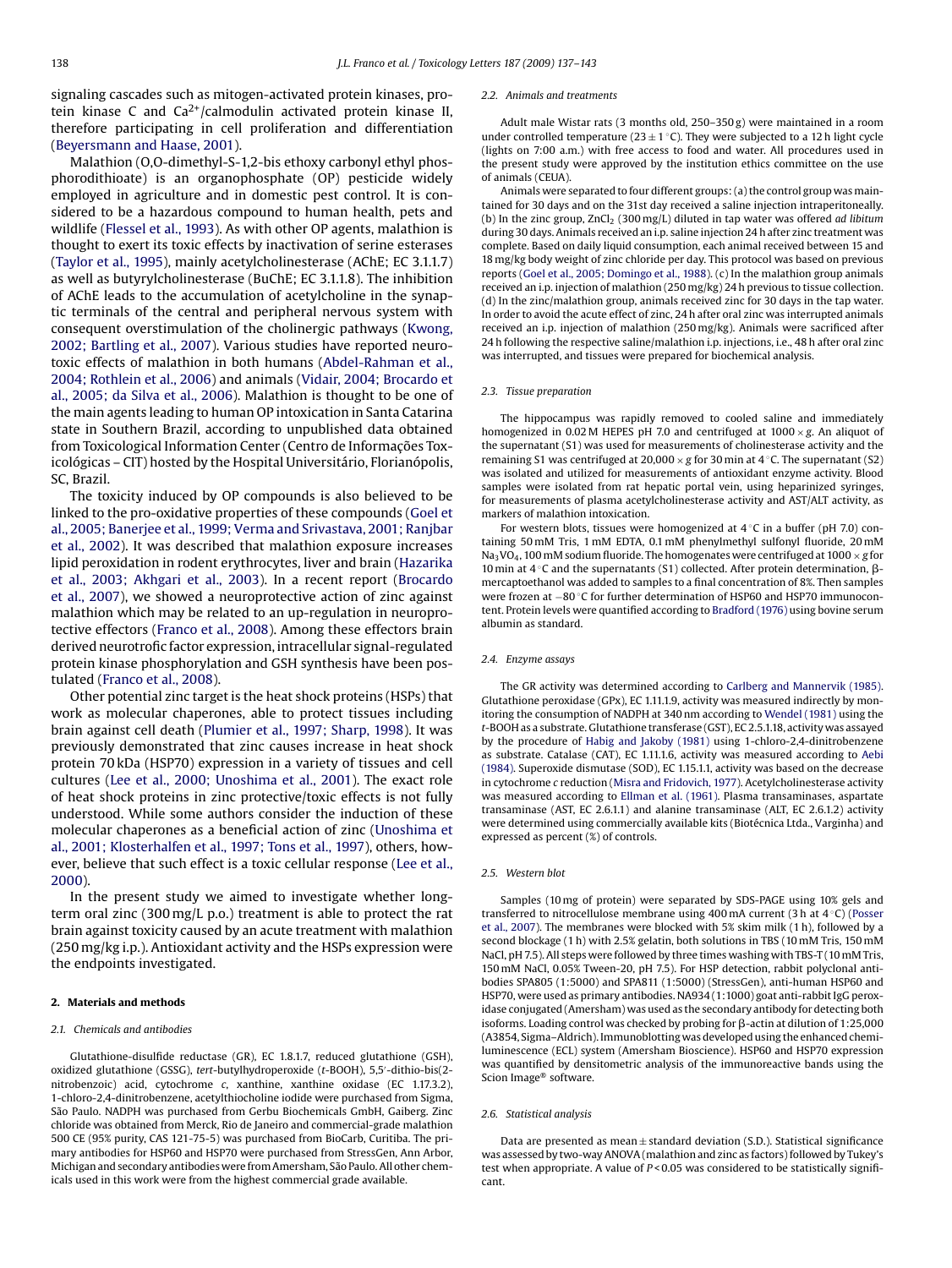<span id="page-2-0"></span>

Fig. 1. Plasma AST and ALT activity after zinc/malathion administration. Animals were pre-treated with zinc (300 mg/L p.o.) for 30 days and 24 h later were injected with a single malathion dose (250 mg/kg i.p.) and sacrificed 48 h after zinc treatment closed, as described in Section [2. \(](#page-1-0)A) Plasma ALT levels and (B) plasma AST levels. Data are expressed as % of untreated controls. The values are mean ± S.E.M. (*n* = 4–6 animals per group). Statistical analysis was performed by two-way ANOVA (malathion and zinc as factors) followed by Tukey's post hoc analysis. \*\**P* < 0.01 when compared to control and zinc groups; \**P* < 0.05 when compared to malathion group. Basal AST activity was  $63.5 \pm 3.8$  U/L and ALT activity was  $62.2 \pm 4.2$  U/L.



Fig. 2. Hippocampus and plasma AChE activity after zinc/malathion administration. Animals were pre-treated with zinc (300 mg/L p.o.) for 30 days and 24 h later injected with a single malathion dose (250 mg/kg i.p.). Animals were sacrificed 48 h after zinc treatment closed, as described in Section [2. \(](#page-1-0)A) Hippocampus and (B) plasma AChE activity. Data are expressed as % of untreated controls. The values are mean ± S.E.M. (*n* = 4–6 animals per group). Statistical analysis was performed by two-way ANOVA (malathion and zinc as factors) followed by Tukey's post hoc analysis. \**P* < 0.05 and \*\**P* < 0.01 when compared to control and zinc groups. Basal AchE activity was 261.97 ± 35.42 mU/mg protein in the plasma and  $23.58 \pm 2.82$  mU/mg protein in the hippocampus.

# **3. Results**

In order to determine whether themalathion dosing (250 mg/kg, i.p.) produced toxicity to animals, we measured plasma AST and ALT activity. Fig. 1 shows that malathion increased the activity of both enzymes in plasma. This evidence suggests that this malathion dose is able to induce some degree of liver toxicity. Long-term zinc treatment, which did not affect plasma AST or ALT activity, was

able to reverse malathion-induced increase in plasma ALT activity (Fig. 1A). Moreover, zinc produced a slight reduction in malathioninduced AST release, but it was marginally significant ( $P = 0.075$ ; Fig. 1B).

Malathion treatment caused a significant inhibition in both hippocampal and plasma AchE activity (Fig. 2). Zinc alone did not affect AChE activity *per se* neither reverse malathion induced AChE decrease.



Fig. 3. Activity of SOD and CAT on the hippocampus after zinc/malathion administration. Animals were pre-treated with zinc (300 mg/L p.o.) for 30 days and 24 h later injected with a single malathion dose (250 mg/kg i.p.). Animals were sacrificed 48 h after zinc treatment closed, as described in Section [2. H](#page-1-0)ippocampus SOD (A) and CAT (B) activity. Data are expressed the rate of hydroperoxide consumption (CAT, nmol/(min mg)) or units of enzyme activity (SOD) normalized to the protein content (mg/mL). One SOD unit corresponds to the amount of protein needed to inhibit the rate of cytochrome *c* reduction by 50%. The values are mean ± S.E.M. (*n* = 5–6 animals per group). Statistical analysis was performed by two-way ANOVA (malathion and zinc as factors) followed by Tukey's post hoc analysis. \*\**P* < 0.01 when compared to all other groups.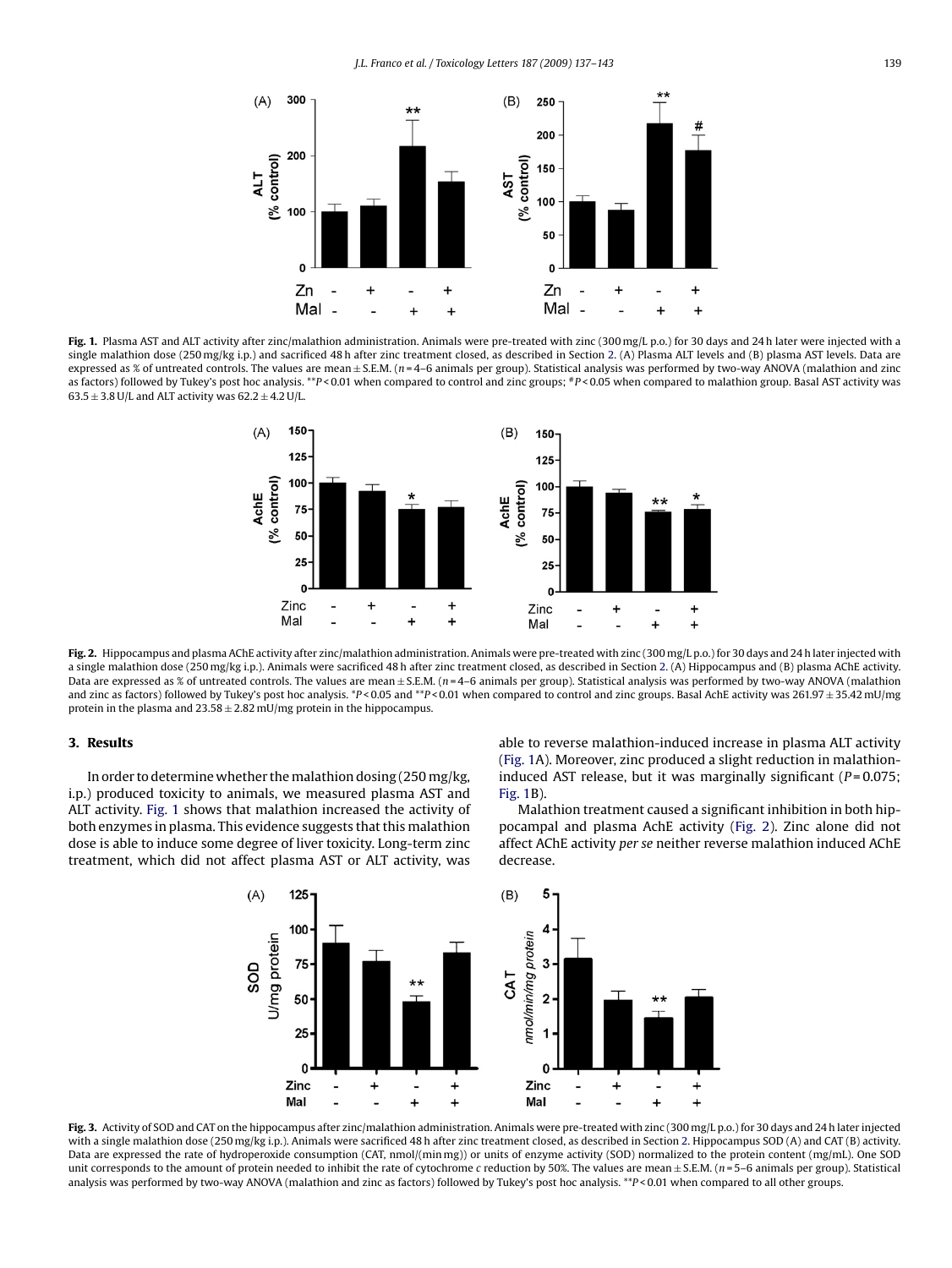

**Fig. 4.** Activity of GPx, GR and GST in the rat hippocampus after zinc/malathion administration. Animals were pre-treated with zinc (300 mg/L p.o.) for 30 days and 24 h later injected with a single malathion dose (250 mg/kg i.p.). Animals were sacrificed 48 h after zinc treatment closed, as described in Section [2. H](#page-1-0)ippocampus GPx (A), GR (B) and GST (C) activity. Data are expressed as the rate of NADPH consumption (GR and GPx) or the rate of the CDNB-GSH conjugation normalized to the protein content (nmol/(min mg) protein). The values are mean  $\pm$  S.E.M. ( $n = 10$  animals per group). Statistical analysis was performed by two-way ANOVA (malathion and zinc as factors) followed by Tukey's post hoc analysis. \*\**P* < 0.01 when compared to all other groups; <sup>+</sup>*P* < 0.05 when compared to malathion plus zinc groups.

Malathion caused a significant decrease in the activity of the antioxidant enzymes SOD and CAT ([Fig. 3\),](#page-2-0) as well as GR and GST (Fig. 4). Pretreatment of animals with a zinc (300 mg/L in tap water) for 30 days caused a complete blockade of the malathion-induced



**Fig. 5.** Hippocampus HSP60 and HSP70 expression after zinc/malathion administration. Animals were pre-treated with zinc (300 mg/L p.o.) for 30 days and 24 h later injected with a single malathion dose (250 mg/kg i.p.). Animals were sacrificed 48 h after zinc treatment closed. Hippocampal homogenates were prepared and analyzed as described in Section [2. \(](#page-1-0)A) Representative western blot for HSP60 and HSP70 content and (B) quantitative analyses for HSP60 immunoreactive bands, expressed as % of untreated controls. The values are mean  $\pm$  S.E.M. ( $n = 4-6$  animals per group). Statistical analysis was performed by two-way ANOVA (malathion and zinc as factors) followed by Tukey's post hoc analysis. \*\**P* < 0.01 and \*\*\**P* < 0.001 when compared to control and malathion groups.

decrease in antioxidant enzymes activity in the hippocampus [\(Figs. 3 and 4\).](#page-2-0) GPx activity was not significantly decreased as compared to control animals, however, the mean value was lower than in the malathion/zinc-treated animals.

Long-term zinc treatment induced a significant increase in the expression of HSP60 in the rat hippocampus, while HSP70 immunocontent remained unaltered (Fig. 5A). Malathion treatment did not change HSP60 or HSP70 expression. Animals receiving zinc/malathion showed similar results regarding HSP60 expression when compared to the zinc group. This increased HSP60 expression appears to be a result of zinc treatment, independent on malathion administration (Fig. 5A), as confirmed by two-way ANOVA that identified zinc as a significant factor (*P* < 0.0001). Fig. 5B depicts the densitometric quantification of the immunoreactive bands for HSP60.

# **4. Discussion**

It has been previously reported that zinc is able to protect against alcohol- [\(Zhou et al., 2005\)](#page-6-0) and OP-induced ([Goel et al., 2005\)](#page-5-0) increases in oxidative markers of rat liver. In line with these reports, the present study demonstrates the beneficial effect of a long-term zinc treatment (300 mg/L in tap water) against malathion-induced impairment in the rat hippocampal antioxidant defenses. In a previous study, we showed that *in vivo* acute treatment with zinc causes signs of toxicity [\(Franco et al., 2008\),](#page-5-0) confirming *in vitro* studies [\(Walther et al., 2003; Bossy-Wetzel et al., 2004\).](#page-6-0) As the period of treatment increases, protective effects could be disclosed. Short-term treatment with zinc protects against chromatin condensation and recovers from depressant-like behavior induced by malathion [\(Brocardo et al., 2007; Franco et al., 2008\).](#page-5-0) The long-term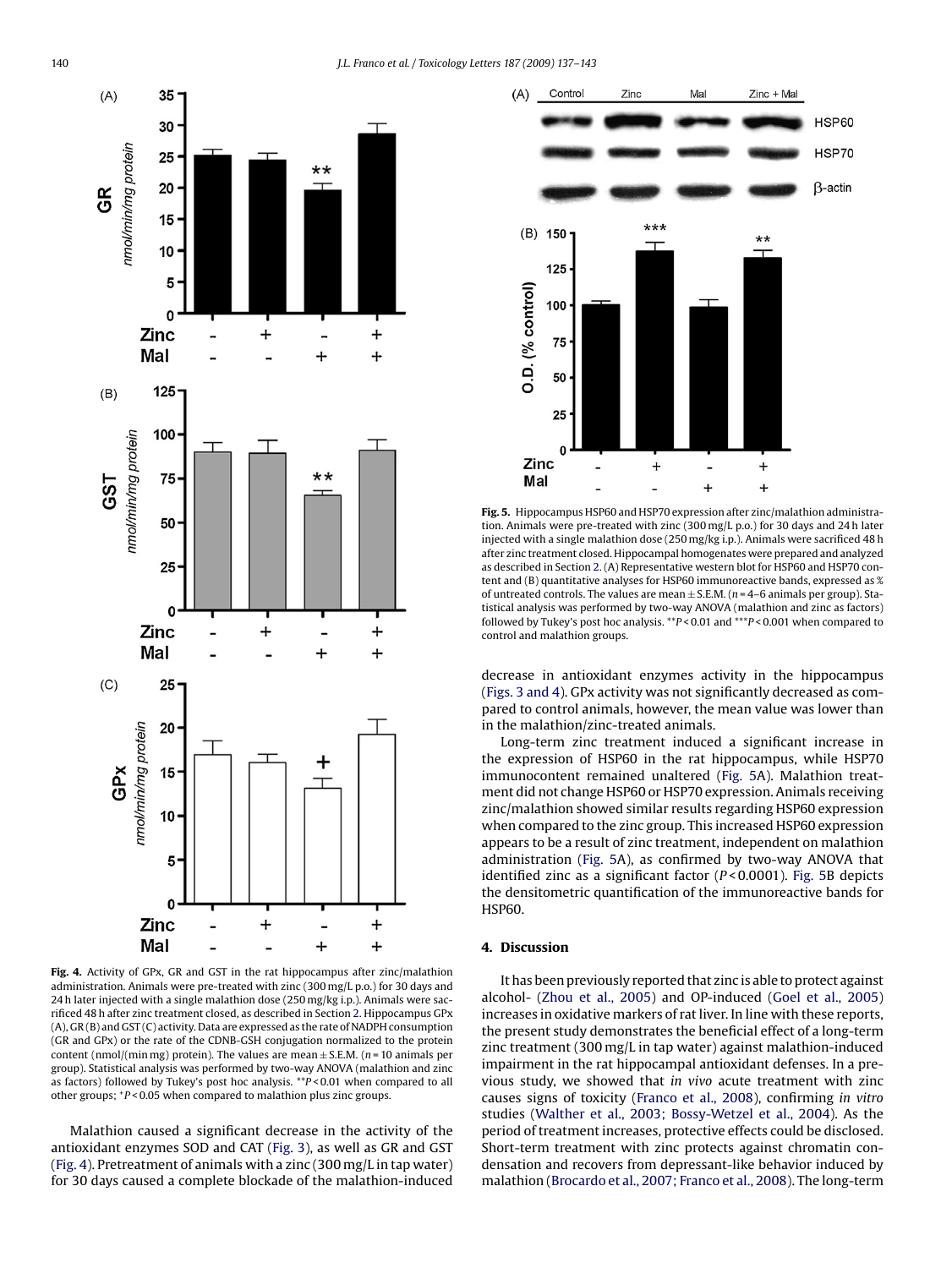oral treatment utilized in this study displayed no signs of toxicity, on the contrary, neuroprotective pathways were activated by the zinc treatment protocol, as demonstrated in our previous report ([Franco et al., 2008\).](#page-5-0) In the present study we demonstrate that longterm oral zinc administration leads to a reversion of OP effects by preventing malathion-induced decreases in antioxidant defenses and liver damage. Since OP intoxication represents an important human health problem [\(Flessel et al., 1993\)](#page-5-0) and one of the major targets for OP toxicity is the CNS, that besides cholinergic effects there are evidences of oxidative stress. Our study constitutes an important contribution regarding a preventive treatment against the OP-induced impairment in antioxidant defense enzymes.

The malathion dose used in the present study caused an inhibition of plasma AChE. In parallel, it was possible to observe an increase in plasma AST and ALT activity, which are markers of hepatic toxicity. Altogether, these data point to a significant level of systemic toxicity for the malathion dosage used. Zinc treatment was unable to completely reverse malathion-induced AChE inhibition; however it caused some degree of hepatic protection by recovering plasma ALT activity, as shown in [Fig. 1A](#page-2-0).

In addition to the systemic effects of malathion on rats, we also demonstrated the inhibition of AChE in rat hippocampus ([Fig. 2A](#page-2-0)). Inhibition of AChE by OP leads to an accumulation of acetylcholine and subsequent impairment of numerous body functions ([Bartling et al., 2007\).](#page-5-0) Clinically, the standard treatment of OP poisoning includes the combined administration of atropine (an anti-muscarinic compound) and pralidoxime (an AChE re-activator) ([Peter et al., 2008\).](#page-6-0) However, the counteracting actions of these compounds against non-cholinergic effects of OP are not understood. In our study, the pretreatment of rats with zinc did not strongly protect against malathion-induced inhibition of AChE in the hippocampus (as demonstrated in [Fig. 2A](#page-2-0)), suggesting that the preventive actions of this metal against malathion-induced decrease in antioxidant defenses are not entirely related to the reactivation of brain acetylcholinesterase. However, a growing number of authors point to the toxicological relevance of non-cholinergic targets OP-induced damage ([Masoud et al., 2003; Saleh et al., 2003\).](#page-6-0) In a previous work we showed that chromatin condensation, lipid peroxidation and behavioral alterations were produced without a perceptible decrease in the AChE activity ([Brocardo et al., 2007\),](#page-5-0) indicating that non-cholinergic actions of malathion are toxicologically relevant.

There is evidence for a role of oxidative stress in the toxicity of OP agents. In recent studies from our group we reported increased lipid peroxidation levels in mouse and rat brain ([Brocardo et al.,](#page-5-0) [2007; da Silva et al., 2006\),](#page-5-0) as well as by others [\(Fortunato et al.,](#page-5-0) [2006a,b; Delgado et al., 2006\).](#page-5-0) Published data depict increased lipid peroxidation as a general finding after acute or chronic treatment with malathion or other OP ([Banerjee et al., 1999; Verma and](#page-5-0) [Srivastava, 2001; Ranjbar et al., 2002; Goel et al., 2005; Fortunato et](#page-5-0) [al., 2006a,b; Delgado et al., 2006; Brocardo et al., 2007; da Silva et](#page-5-0) [al., 2006\).](#page-5-0) Other evidences of oxidative stress have been presented. A recent experiment demonstrated DNA damage in brain structures after short-term ([Brocardo et al., 2007\) a](#page-5-0)nd chronic treatment with malathion ([Reus et al., 2008\).](#page-6-0)

In the present study we showed that malathion caused a significant decrease of the activity of several important antioxidant defenses (GR, GST, CAT and SOD). Impaired antioxidant defenses would reduce the CNS protection against an oxidative challenge ([Dringen et al., 2005\).](#page-5-0) Thus, our data supports a pro-oxidative action as a mechanism for malathion neurotoxicity, in addition to its inhibitory action toward brain cholinesterases. As demonstrated in other studies, the activities of antioxidant enzymes can be altered in a variety of animal tissues poisoned with malathion ([Hazarika et al., 2003; Akhgari et al., 2003; Ahmed et al., 2000; John](#page-5-0) [et al., 2001\).](#page-5-0) The marked reduction on the activity of glutathionerelated antioxidant enzymes, catalase and SOD indicates that such an effect may be a characteristic feature for rodent hippocampus under acute malathion exposure. Taken the extensive literature data showing increased lipid peroxidation as general finding after malathion exposure, it is clear that the antioxidant system are not coping with the oxidative challenge. One possible reason for this increased lipid peroxidation would be the parallel impairment in antioxidant defenses, as presented in the present work.

Previous works demonstrated that oral zinc treatment is able to prevent alcohol-induced ([Zhou et al., 2005\)](#page-6-0) or OP-induced oxidative damage to the liver ([Goel et al., 2005\).](#page-5-0) In the present work we show that pretreatment of male rats with oral zinc (300 mg/L in tap water) completely reversed the malathion-induced impairment on rat hippocampus antioxidant defenses, corroborating data obtained for rodent liver. As the maintenance of normal levels of antioxidants in the brain is crucial in protecting neural cells against pro-oxidative conditions [\(Dringen et al., 2005\),](#page-5-0) our data represent an important finding showing the neuroprotective potential of oral zinc treatment in animal models of oxidative stress. The exact mechanism whereby zinc counteracts malathion effects on antioxidant enzymes needs further investigation. Zinc can modulate glutathione synthesis [\(Andrews, 2001\)](#page-5-0) and defense enzymes such as glucose-6-phophate dehydrogenase and glutathione Stransferase ([Chung et al., 2006\)](#page-5-0) via activation of metal-responsive transcription factor 1 (MTF1), but, since we did not find any zincdependent alteration in the antioxidant defenses studied, and due to the homeostatic regulation of zinc [\(Andrews, 2001\),](#page-5-0) the involvement of MTF1 is not likely [\(Chung et al., 2006\).](#page-5-0)

Another hypothesis is that pretreatment of animals with zinc may modulate the expression of protective cell stress proteins, such as heat shock proteins, which consists in cellular chaperones that protect brain cells against death induced by several stress conditions ([Plumier et al., 1997; Sharp, 1998\).](#page-6-0) The constitutive forms of HSPs are thought to be involved in the regulation of the correct folding of newly formed proteins, being crucial to maintenance of cellular homeostasis. The inducible HSPs work to repair damaged proteins, thus preventing their aggregation and degradation [\(Kiang](#page-5-0) [and Tsokos, 1998\).](#page-5-0) Recent data support the idea that increased levels of HSPs may be useful cellular tools to afford neuroprotection against cell stress events [\(Escobedo et al., 2007; Perrin et al., 2007\).](#page-5-0) In order to investigate this hypothesis we measured HSP60 and HSP70 expression in the hippocampus of animals treated with zinc and/or malathion.

Our data demonstrate that the administration of a long-term zinc dose (30 days p.o.) caused a significant increase in the expression of HSP60 in the rat hippocampus, while HSP70 immunocontent remained unaltered. Malathion *per se* did not change either HSP60 or HSP70 levels in the rat hippocampus. The induction of HSP60 by zinc was retained when animals were subsequently treated with malathion. It is established that zinc is able to induce HSP70 expression in a variety of tissue models and cell culture conditions ([Lee](#page-6-0) [et al., 2000; Unoshima et al., 2001\),](#page-6-0) which was not observed with the present oral zinc treatment. However, at least to our knowledge, our study is the first report showing the modulation of HSP60 in rat hippocampus during *in vivo* zinc exposure. In a previous report, we have demonstrated that exposure of mussels to zinc for 48 h caused a significant increase in HSP60 in the gills, while HSP70 remained unchanged [\(Franco et al., 2006\).](#page-5-0) A recent study reported increased levels of HSP60 in the hippocampus of gerbils submitted to an ischemic insult, correlating with a neuroprotective action of this chaperone [\(Hwang et al., 2007\).](#page-5-0) In addition, a correlation between brain ischemia and synaptic release of zinc in the hippocampus has been extensively reported ([Lee et al., 2000;](#page-6-0) [Koh et al., 1996\),](#page-6-0) thus suggesting a possible correlation between zinc release and induction of HSP60 during ischemia. Mitochondrial HSP60 is an essential element for functional apoptosis [\(Arya](#page-5-0)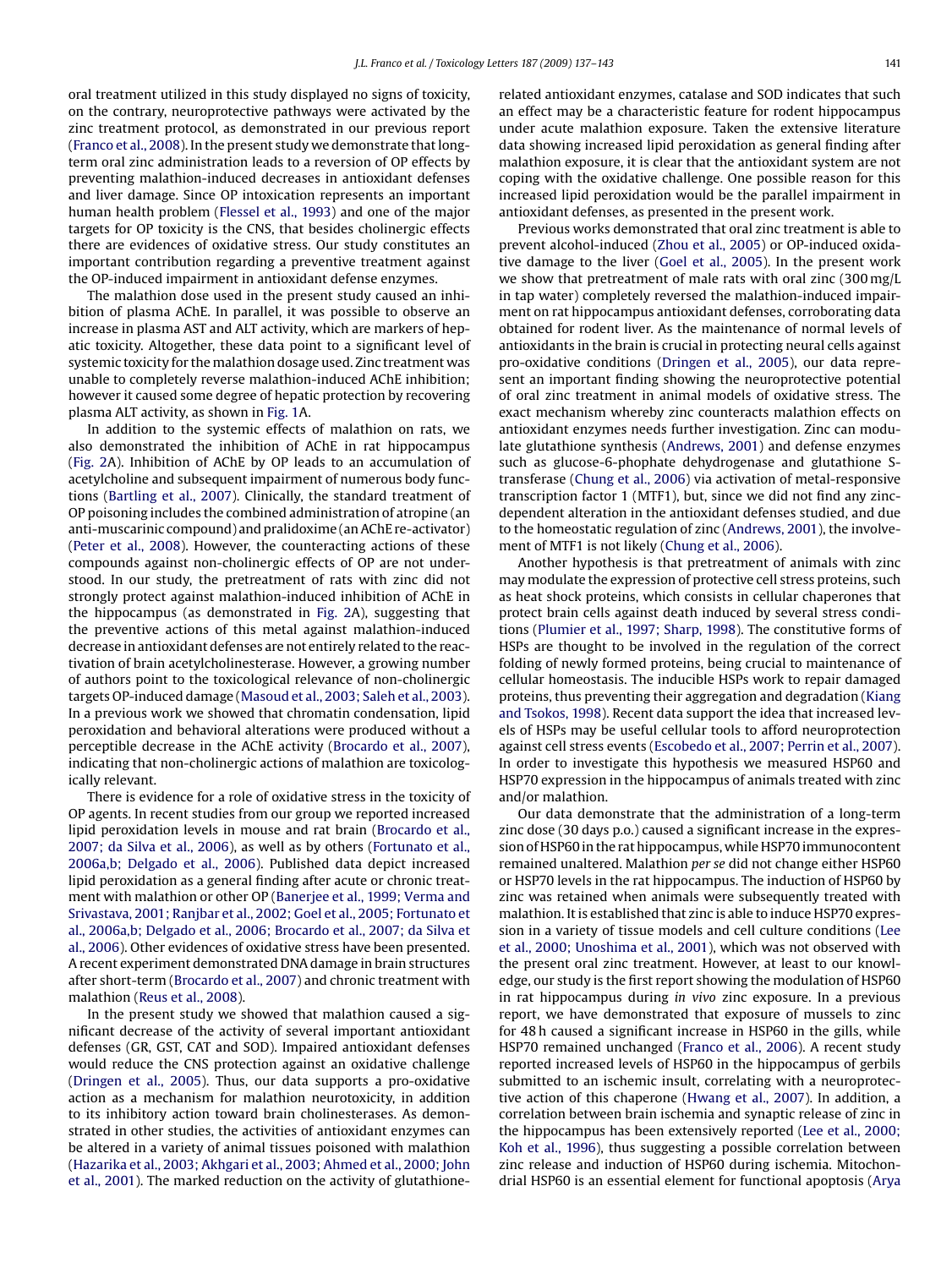<span id="page-5-0"></span>et al., 2007) and chronic malathion treatment has been shown to induce oxidative stress and mitochondrial dysfunction (Delgado et al., 2006). In this regard, HSP60 expression may present a counteracting action against mitochondrial dysfunction, which needs to be further addressed.

Both, literature evidences and the present data point to HSP60 as an important molecular target for zinc in mammalian and non-mammalian tissues. Moreover, the fact that zinc treatment completely reversed the deleterious effect of malathion toward antioxidant enzymes, concomitantly with increased HSP60 expression in rat hippocampus, supports the idea that this cellular chaperone may afford neuroprotection by counteracting the malathion effects. Nevertheless, such hypothesis needs to be further investigated.

In conclusion, our results indicate that zinc was able to recover malathion-induced impairment in several antioxidant enzymes, showing to be a potential agent to be used against the pro-oxidative effects of OP compounds such as malathion. In addition, the data showed an increased expression of HSP60 after long-term oral zinc administration, which may be a possible mechanism in counteracting deleterious malathion effects.

## **Conflict of interest**

The authors declare that there is no conflict of interest.

## **Acknowledgments**

This work was supported in part by a grant (W/3636) from the International Foundation for Science to ALD. The Brazilian agencies Capes (JLF and TP) and CNPq (ALD; ACDB; MF; RBL and RT) fellowships are acknowledged. The authors are in debt with Mr. Péricles A. Mitozo for laboratory technical support.

## **References**

- Abdel-Rahman, A., Abou-Donia, S., El-Masry, E., Shetty, A., Abou-Donia, M., 2004. Stress and combined exposure to low doses of pyridostigmine bromide, DEET, and permethrin produce neurochemical and neuropathological alterations in cerebral cortex, hippocampus, and cerebellum. Journal of Toxicology and Environmental Health 67, 163–192.
- Aebi, H., 1984. Catalase in vitro. Methods in Enzymology 105, 121–126.
- Ahmed, R.S., Seth, V., Pasha, S.T., Banerjee, B.D., 2000. Influence of dietary ginger (Zingiber officinales Rosc) on oxidative stress induced by malathion in rats. Food and Chemical Toxicology 38, 443–450.
- Akhgari, M., Abdollahi, M., Kebryaeezadeh, A., Hosseini, R., Sabzevari, O., 2003. Biochemical evidence for free radical-induced lipid peroxidation as a mechanism for subchronic toxicity of malathion in blood and liver of rats. Human & Experimental Toxicology 22, 205–211.
- Andrews, G.K., 2001. Cellular zinc sensors: MTF-1 regulation of gene expression. Biometals 14, 223–237.
- Arya, R., Mallik, M., Lakhotia, S.C., 2007. Heat shock genes—integrating cell survival and death. Journal of Biosciences 32, 595–610.
- Banerjee, B.D., Seth, V., Bhattacharya, A., Pasha, S.T., Chakraborty, A.K., 1999. Biochemical effects of some pesticides on lipid peroxidation and free-radical scavengers. Toxicology Letters 107, 33–47.
- Bartling, A., Worek, F., Szinicz, L., Thiermann, H., 2007. Enzyme-kinetic investigation of different sarin analogues reacting with human acetylcholinesterase and butyrylcholinesterase. Toxicology 233, 166–172.
- Beyersmann, D., Haase, H., 2001. Functions of zinc in signaling, proliferation and differentiation of mammalian cells. Biometals 14, 331–341.
- Bossy-Wetzel, E., Talantova, M.V., Lee, W.D., Scholzke, M.N., Harrop, A., Mathews, E., Gotz, T., Han, J., Ellisman,M.H., Perkins, G.A., Lipton, S.A., 2004. Crosstalk between nitric oxide and zinc pathways to neuronal cell death involving mitochondrial dysfunction and p38-activated K+ channels. Neuron 41, 351–365.
- Bradford,M.M., 1976. A rapid and sensitive method for the quantitation of microgram quantities of protein utilizing the principle of protein-dye binding. Analytical Biochemistry 72, 248–254.
- Brocardo, P.S., Assini, F., Franco, J.L., Pandolfo, P., Muller, Y.M., Takahashi, R.N., Dafre, A.L., Rodrigues, A.L., 2007. Zinc attenuates malathion-induced depressant-like behavior and confers neuroprotection in the rat brain. Toxicological Science 97, 140–148.
- Brocardo, P.S., Pandolfo, P., Takahashi, R.N., Rodrigues, A.L., Dafre, A.L., 2005. Antioxidant defenses and lipid peroxidation in the cerebral cortex and hippocampus

following acute exposure to malathion and/or zinc chloride. Toxicology 207, 283–291.

- Carlberg, I., Mannervik, B., 1985. Glutathione reductase. Methods in Enzymology 113, 484–490.
- Chadha, V.D., Bhalla, P., Dhawan, D.K., 2008. Zinc modulates lithium-induced hepatotoxicity in rats. Liver International 28, 558–565.
- Chen, N., Moshaver, A., Raymond, L.A., 1997. Differential sensitivity of recombinant N-methyl-D-aspartate receptor subtypes to zinc inhibition. Molecular Pharmacology 51, 1015–1023.
- Chung, M.J., Hogstrand, C., Lee, S.J., 2006. Cytotoxicity of nitric oxide is alleviated by zinc-mediated expression of antioxidant genes. Experimental Biology and Medicine (Maywood, NJ) 231, 1555–1563.
- Cohen-Kfir, E., Lee, W., Eskandari, S., Nelson, N., 2005. Zinc inhibition of gammaaminobutyric acid transporter 4 (GAT4) reveals a link between excitatory and inhibitory neurotransmission. Proceedings of the National Academy of Sciences of the United States of America 102, 6154–6159.
- Cole, T.B., Robbins, C.A., Wenzel, H.J., Schwartzkroin, P.A., Palmiter, R.D., 2000. Seizures and neuronal damage in mice lacking vesicular zinc. Epilepsy Research 39, 153–169.
- Silva, A.P., Meotti, F.C., Santos, A.R., Farina, M., 2006. Lactational exposure to malathion inhibits brain acetylcholinesterase in mice. Neurotoxicology 27, 1101–1105.
- Delgado, E.H., Streck, E.L., Quevedo, J.L., Dal-Pizzol, F., 2006. Mitochondrial respiratory dysfunction and oxidative stress after chronic malathion exposure. Neurochemical Research 31, 1021–1025.
- Domingo, J.L., Llobet, J.M., Paternain, J.L., Corbella, J., 1988. Acute zinc intoxication: comparison of the antidotal efficacy of several chelating agents. Veterinary and Human Toxicology 30, 224–228.
- Dringen, R., Pawlowski, P.G., Hirrlinger, J., 2005. Peroxide detoxification by brain cells. Journal of Neuroscience Research 79, 157–165.
- Ellman, G.L., Courtney, K.D., Andres Jr., V., Feather-Stone, R.M., 1961. A new and rapid colorimetric determination of acetylcholinesterase activity. Biochemical Pharmacology 7, 88–95.
- Escobedo, I., Peraile, I., Orio, L., Colado, M.I., O'Shea, E., 2007. Evidence for a role of Hsp70 in the neuroprotection induced by heat shock pre-treatment against 3,4-methylenedioxymethamphetamine toxicity in rat brain. Journal of Neurochemistry 101, 1272–1283.
- Flessel, P., Quintana, P.J., Hooper, K., 1993. Genetic toxicity of malathion: a review. Environmental and Molecular Mutagenesis 22, 7–17.
- Fortunato, J.J., Agostinho, F.R., Reus, G.Z., Petronilho, F.C., Dal-Pizzol, F., Quevedo, J., 2006a. Lipid peroxidative damage on malathion exposure in rats. Neurotoxicity Research 9, 23–28.
- Fortunato, J.J., Feier, G., Vitali, A.M., Petronilho, F.C., Dal-Pizzol, F., Quevedo, J., 2006b. Malathion-induced oxidative stress in rat brain regions. Neurochemical Research 31, 671–678.
- Franco, J.L., Posser, T., Brocardo, P.S., Trevisan, R., Uliano-Silva, M., Gabilan, N.H., Santos, A.R., Leal, R.B., Rodrigues, A.L., Farina, M., Dafre, A.L., 2008. Involvement of glutathione, ERK1/2 phosphorylation and BDNF expression in the antidepressant-like effect of zinc in rats. Behavioural Brain Research 188, 316–323.
- Franco, J.L., Trivella, D.B., Trevisan, R., Dinslaken, D.F., Marques, M.R., Bainy, A.C., Dafre, A.L., 2006. Antioxidant status and stress proteins in the gills of the brown mussel Perna perna exposed to zinc. Chemico-biological Interactions 160, 232–240.
- Frederickson, C.J., Koh, J.Y., Bush, A.I., 2005. The neurobiology of zinc in health and disease. Nature Reviews 6, 449–462.
- Goel, A., Dani, V., Dhawan, D.K., 2005. Protective effects of zinc on lipid peroxidation, antioxidant enzymes and hepatic histoarchitecture in chlorpyrifos-induced toxicity. Chemico-biological Interactions 156, 131–140.
- Habig, W.H., Jakoby, W.B., 1981. Assays for differentiation of glutathione Stransferases. Methods in Enzymology 77, 398–405.
- Hazarika, A., Sarkar, S.N., Hajare, S., Kataria, M., Malik, J.K., 2003. Influence of malathion pretreatment on the toxicity of anilofos in male rats: a biochemical interaction study. Toxicology 185, 1–8.
- Hwang, I.K., Ahn, H.C., Yoo, K.Y., Lee, J.Y., Suh, H.W., Kwon, Y.G., Cho, J.H., Won, M.H., 2007. Changes in immunoreactivity of HSP60 and its neuroprotective effects in the gerbil hippocampal CA1 region induced by transient ischemia. Experimental Neurology 208, 247–256.
- John, S., Kale, M., Rathore, N., Bhatnagar, D., 2001. Protective effect of vitamin E in dimethoate and malathion induced oxidative stress in rat erythrocytes. The Journal of Nutritional Biochemistry 12, 500–504.
- Kiang, J.G., Tsokos, G.C., 1998. Heat shock protein 70 kDa: molecular biology, biochemistry, and physiology. Pharmacology & Therapeutics 80, 183– 201.
- Kitzberger, R., Madl, C., Ferenci, P., 2005. Wilson disease. Metabolic Brain Disease 20, 295–302.
- Klosterhalfen, B., Hauptmann, S., Offner, F.A., Amo-Takyi, B., Tons, C., Winkeltau, G., Affify, M., Kupper, W., Kirkpatrick, C.J., Mittermayer, C., 1997. Induction of heat shock protein 70 by zinc-bis-(DL-hydrogenaspartate) reduces cytokine liberation, apoptosis, and mortality rate in a rat model of LD100 endotoxemia. Shock (Augusta, GA) 7, 254–262.
- Koh, J.Y., Suh, S.W., Gwag, B.J., He, Y.Y., Hsu, C.Y., Choi, D.W., 1996. The role of zinc in selective neuronal death after transient global cerebral ischemia. Science (New York, NY) 272, 1013–1016.
- Kwong, T.C., 2002. Organophosphate pesticides: biochemistry and clinical toxicology. Therapeutic Drug Monitoring 24, 144–149.